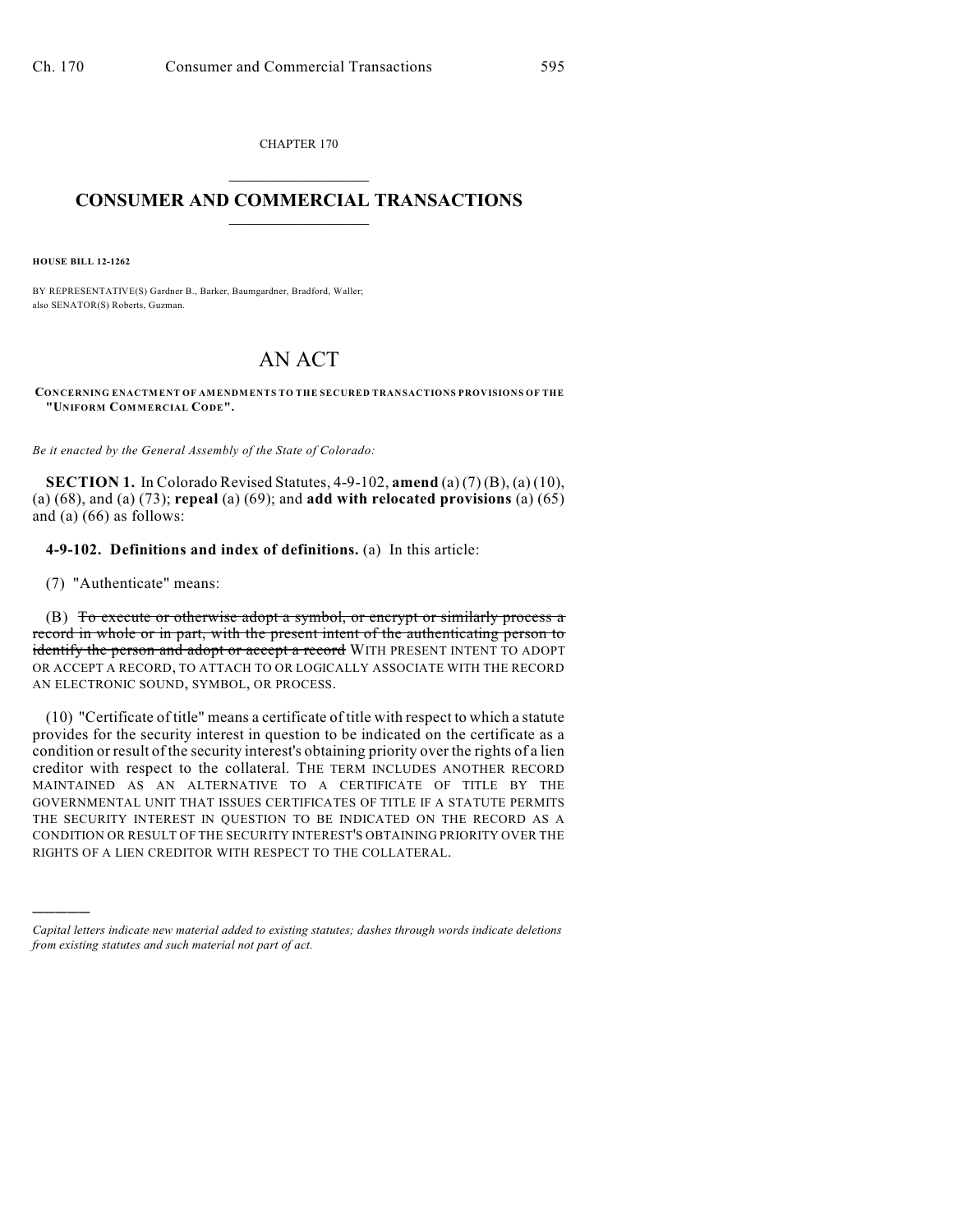(65) Reserved. **[Formerly (68)]** "Promissory note" means an instrument that evidences a promise to pay a monetary obligation, does not evidence an order to pay, and does not contain an acknowledgment by a bank that the bank has received for deposit a sum of money or funds.

(66) Reserved. **[Formerly (69)]** "Proposal" means a record authenticated by a secured party which includes the terms on which the secured party is willing to accept collateral in full or partial satisfaction of the obligation it secures pursuant to sections 4-9-620, 4-9-621, and 4-9-622.

(68) "Promissory note" means an instrument that evidences a promise to pay a monetary obligation, does not evidence an order to pay, and does not contain an acknowledgment by a bank that the bank has received for deposit a sum of money or funds. "PUBLIC ORGANIC RECORD" MEANS A RECORD THAT IS AVAILABLE TO THE PUBLIC FOR INSPECTION AND IS:

(A) A RECORD CONSISTING OF THE RECORD INITIALLY FILED WITH OR ISSUED BY A STATE OR THE UNITED STATES TO FORM OR ORGANIZE AN ORGANIZATION AND ANY RECORD FILED WITH OR ISSUED BY THE STATE OR THE UNITED STATES THAT AMENDS OR RESTATES THE INITIAL RECORD;

(B) AN ORGANIC RECORD OF A BUSINESS TRUST CONSISTING OF THE RECORD INITIALLY FILED WITH A STATE AND ANY RECORD FILED WITH THE STATE THAT AMENDS OR RESTATES THE INITIAL RECORD, IF A STATUTE OF THE STATE GOVERNING BUSINESS TRUSTS REQUIRES THAT THE RECORD BE FILED WITH THE STATE; OR

(C) A RECORD CONSISTING OF LEGISLATION ENACTED BY THE LEGISLATURE OF A STATE OR THE CONGRESS OF THE UNITED STATES THAT FORMS OR ORGANIZES AN ORGANIZATION, ANY RECORD AMENDING THE LEGISLATION, AND ANY RECORD FILED WITH OR ISSUED BY THE STATE OR THE UNITED STATES THAT AMENDS OR RESTATES THE NAME OF THE ORGANIZATION.

(69) "Proposal" means a record authenticated by a secured party which includes the terms on which the secured party is willing to accept collateral in full or partial satisfaction of the obligation it secures pursuant to sections 4-9-620, 4-9-621, and  $4 - 9 - 622$ .

(73) "Registered organization" means an organization FORMED OR organized solely under the law of a single state or the United States and as to which the state or the United States must maintain a public record showing the organization to have been organized BY THE FILING OF A PUBLIC ORGANIC RECORD WITH, THE ISSUANCE OF A PUBLIC ORGANIC RECORD BY, OR THE ENACTMENT OF LEGISLATION BY THE STATE OR THE UNITED STATES. THE TERM INCLUDES A BUSINESS TRUST THAT IS FORMED OR ORGANIZED UNDER THE LAW OF A SINGLE STATE IF A STATUTE OF THE STATE GOVERNING BUSINESS TRUSTS REQUIRES THAT THE BUSINESS TRUST'S ORGANIC RECORD BE FILED WITH THE STATE.

**SECTION 2.** In Colorado Revised Statutes, **amend** 4-9-105 as follows:

**4-9-105. Control of electronic chattel paper.** (a) A secured party has control of electronic chattel paper if A SYSTEM EMPLOYED FOR EVIDENCING THE TRANSFER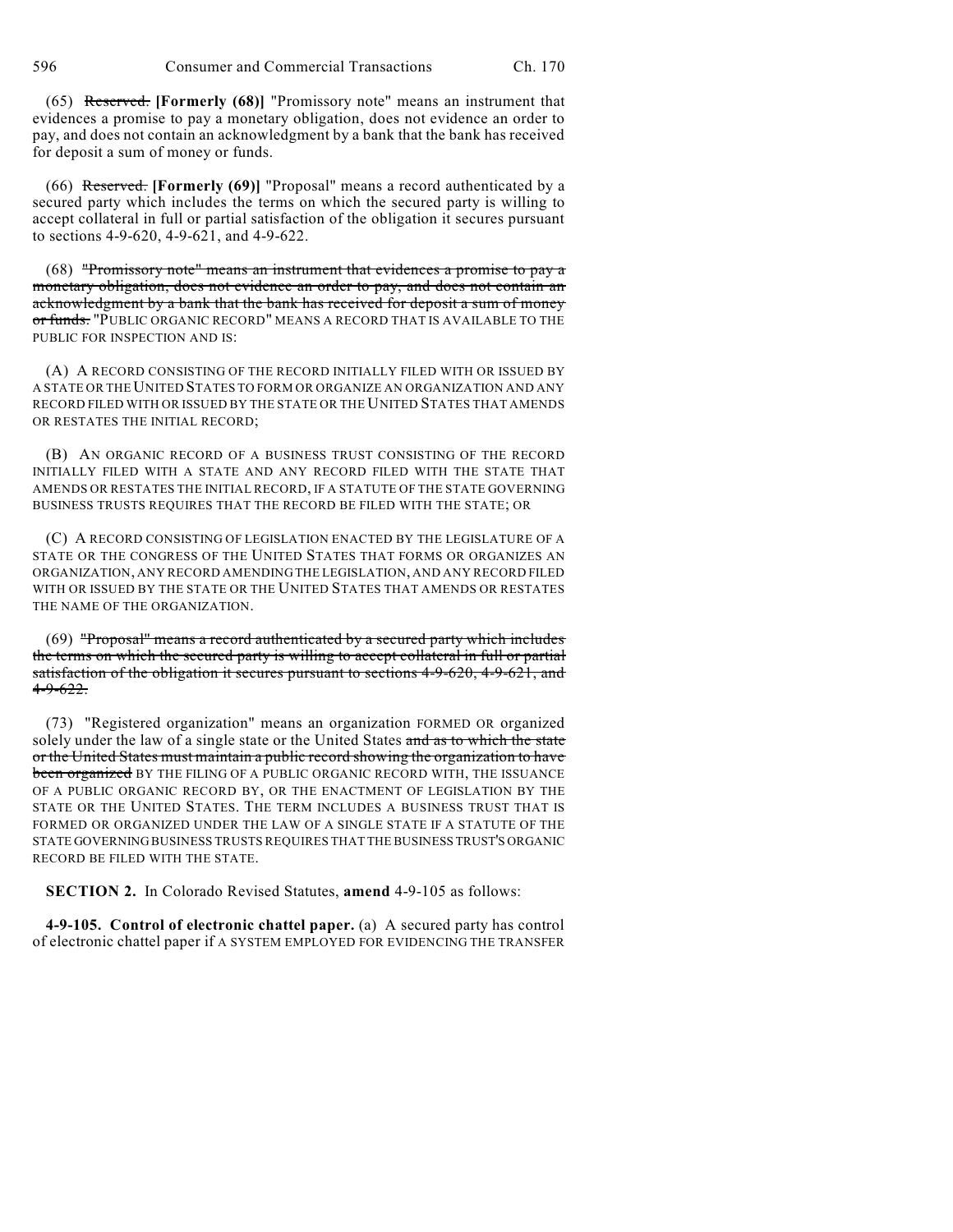OF INTERESTS IN THE CHATTEL PAPER RELIABLY ESTABLISHES THE SECURED PARTY AS THE PERSON TO WHICH THE CHATTEL PAPER WAS ASSIGNED.

(b) A SYSTEM SATISFIES SUBSECTION (a) OF THIS SECTION IF the record or records comprising the chattel paper are created, stored, and assigned in such a manner that:

(1) A single authoritative copy of the record or records exists which THAT is unique, identifiable, and, except as otherwise provided in paragraphs (4), (5), and (6) of this section SUBSECTION (b), unalterable;

(2) The authoritative copy identifies the secured party as the assignee of the record or records;

(3) The authoritative copy is communicated to and maintained by the secured party or its designated custodian;

(4) Copies or revisions AMENDMENTS that add or change an identified assignee of the authoritative copy can be made only with the participation CONSENT of the secured party;

(5) Each copy of the authoritative copy and any copy of a copy is readily identifiable as a copy that is not the authoritative copy; and

(6) Any revision AMENDMENT of the authoritative copy is readily identifiable as an authorized or unauthorized. revision.

**SECTION 3.** In Colorado Revised Statutes, 4-9-307, **amend** (f) (2) as follows:

**4-9-307. Location of debtor.** (f) Except as otherwise provided in subsection (i) of this section, a registered organization that is organized under the law of the United States and a branch or agency of a bank that is not organized under the law of the United States or a state are located:

(2) In the state that the registered organization, branch, or agency designates, if the law of the United States authorizes the registered organization, branch, or agency to designate its state of location, INCLUDING BY DESIGNATING ITS MAIN OFFICE, HOME OFFICE, OR OTHER COMPARABLE OFFICE; or

**SECTION 4.** In Colorado Revised Statutes, 4-9-311, **amend** (a) (2) and (a) (3) as follows:

**4-9-311. Perfection of security interests in property subject to certain statutes, regulations, and treaties.** (a) Except as otherwise provided in subsection (d) of this section, the filing of a financing statement is not necessary or effective to perfect a security interest in property subject to:

(2) A certificate-of-title statute of this state covering automobiles or other goods which THAT provides for a security interest to be indicated on the A certificate OF TITLE as a condition or result of perfection of the security interest; or

(3) A certificate-of-title statute of another jurisdiction which THAT provides for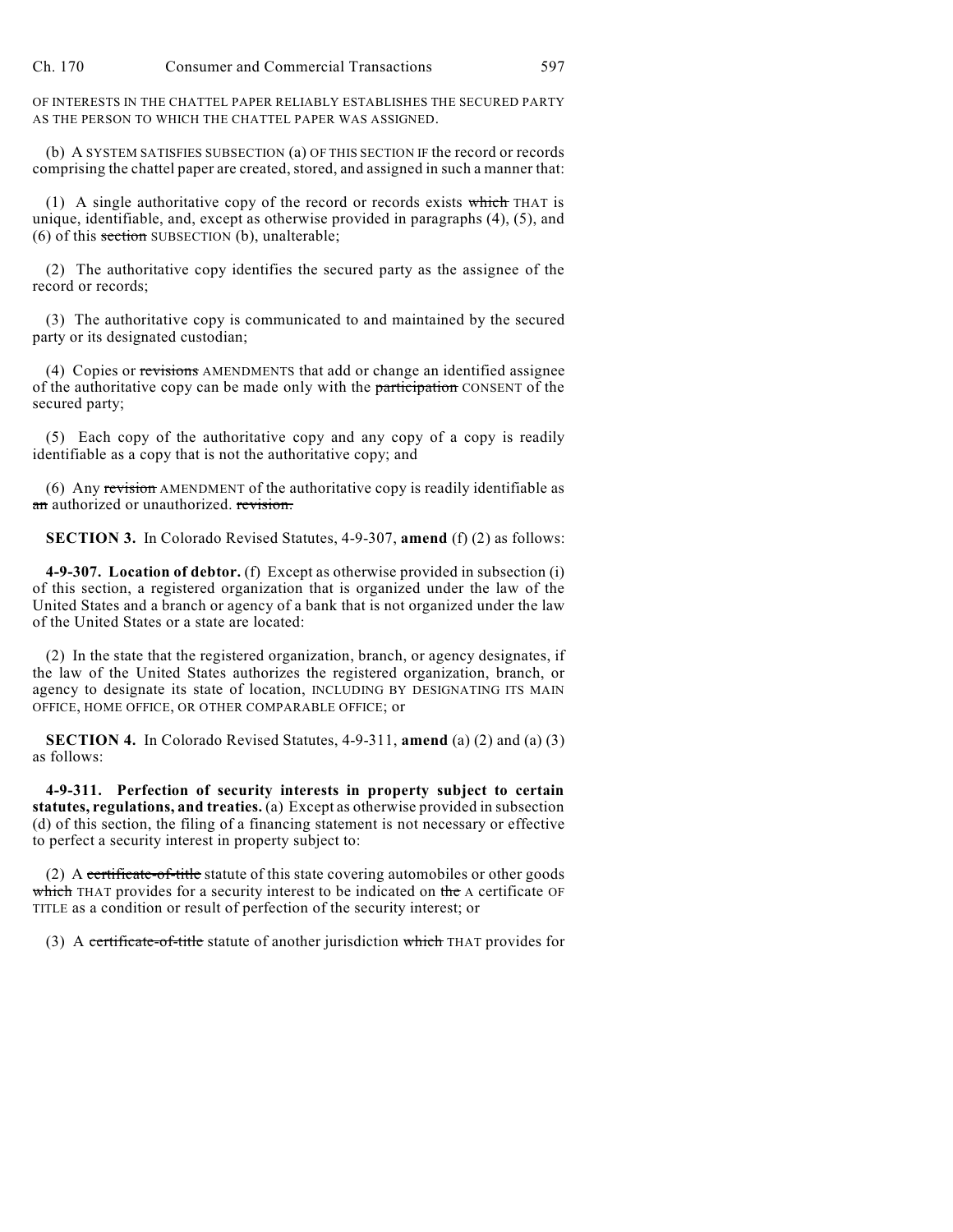a security interest to be indicated on the A certificate OF TITLE as a condition or result of the security interest's obtaining priority over the rights of a lien creditor with respect to the property.

**SECTION 5.** In Colorado Revised Statutes, 4-9-316, **add** (h) and (i) as follows:

**4-9-316. Effect of change in governing law.** (h) THE FOLLOWING RULES APPLY TO COLLATERAL TO WHICH A SECURITY INTEREST ATTACHES WITHIN FOUR MONTHS AFTER THE DEBTOR CHANGES ITS LOCATION TO ANOTHER JURISDICTION:

(1) A FINANCING STATEMENT FILED BEFORE THE CHANGE PURSUANT TO THE LAW OF THE JURISDICTION DESIGNATED IN SECTION 4-9-301 (1) OR 4-9-305 (c) IS EFFECTIVE TO PERFECT A SECURITY INTEREST IN THE COLLATERAL IF THE FINANCING STATEMENT WOULD HAVE BEEN EFFECTIVE TO PERFECT A SECURITY INTEREST IN THE COLLATERAL HAD THE DEBTOR NOT CHANGED ITS LOCATION.

(2) IF A SECURITY INTEREST PERFECTED BY A FINANCING STATEMENT THAT IS EFFECTIVE UNDER PARAGRAPH (1) OF THIS SUBSECTION (h) BECOMES PERFECTED UNDER THE LAW OF THE OTHER JURISDICTION BEFORE THE EARLIER OF THE TIME THE FINANCING STATEMENT WOULD HAVE BECOME INEFFECTIVE UNDER THE LAW OF THE JURISDICTION DESIGNATED IN SECTION 4-9-301 (1) OR 4-9-305 (c) OR THE EXPIRATION OF THE FOUR-MONTH PERIOD, IT REMAINS PERFECTED THEREAFTER. IF THE SECURITY INTEREST DOES NOT BECOME PERFECTED UNDER THE LAW OF THE OTHER JURISDICTION BEFORE THE EARLIER TIME OR EVENT, IT BECOMES UNPERFECTED AND IS DEEMED NEVER TO HAVE BEEN PERFECTED AS AGAINST A PURCHASER OF THE COLLATERAL FOR VALUE.

(i) IF A FINANCING STATEMENT NAMING AN ORIGINAL DEBTOR IS FILED PURSUANT TO THE LAW OF THE JURISDICTION DESIGNATED IN SECTION 4-9-301 (1) OR 4-9-305 (c) AND THE NEW DEBTOR IS LOCATED IN ANOTHER JURISDICTION, THE FOLLOWING RULES APPLY:

(1) THE FINANCING STATEMENT IS EFFECTIVE TO PERFECT A SECURITY INTEREST IN COLLATERAL ACQUIRED BY THE NEW DEBTOR BEFORE, AND WITHIN FOUR MONTHS AFTER, THE NEW DEBTOR BECOMES BOUND UNDER SECTION 4-9-203 (d) IF THE FINANCING STATEMENT WOULD HAVE BEEN EFFECTIVE TO PERFECT A SECURITY INTEREST IN THE COLLATERAL HAD THE COLLATERAL BEEN ACQUIRED BY THE ORIGINAL DEBTOR.

(2) A SECURITY INTEREST THAT IS PERFECTED BY THE FINANCING STATEMENT AND THAT BECOMES PERFECTED UNDER THE LAW OF THE OTHER JURISDICTION BEFORE THE EARLIER OF THE TIME THE FINANCING STATEMENT WOULD HAVE BECOME INEFFECTIVE UNDER THE LAW OF THE JURISDICTION DESIGNATED IN SECTION 4-9-301 (1) OR 4-9-305 (c) OR THE EXPIRATION OF THE FOUR-MONTH PERIOD REMAINS PERFECTED THEREAFTER. A SECURITY INTEREST THAT IS PERFECTED BY THE FINANCING STATEMENT BUT THAT DOES NOT BECOME PERFECTED UNDER THE LAW OF THE OTHER JURISDICTION BEFORE THE EARLIER TIME OR EVENT BECOMES UNPERFECTED AND IS DEEMED NEVER TO HAVE BEEN PERFECTED AS AGAINST A PURCHASER OF THE COLLATERAL FOR VALUE.

**SECTION 6.** In Colorado Revised Statutes, 4-9-317, **amend** (b) and (d) as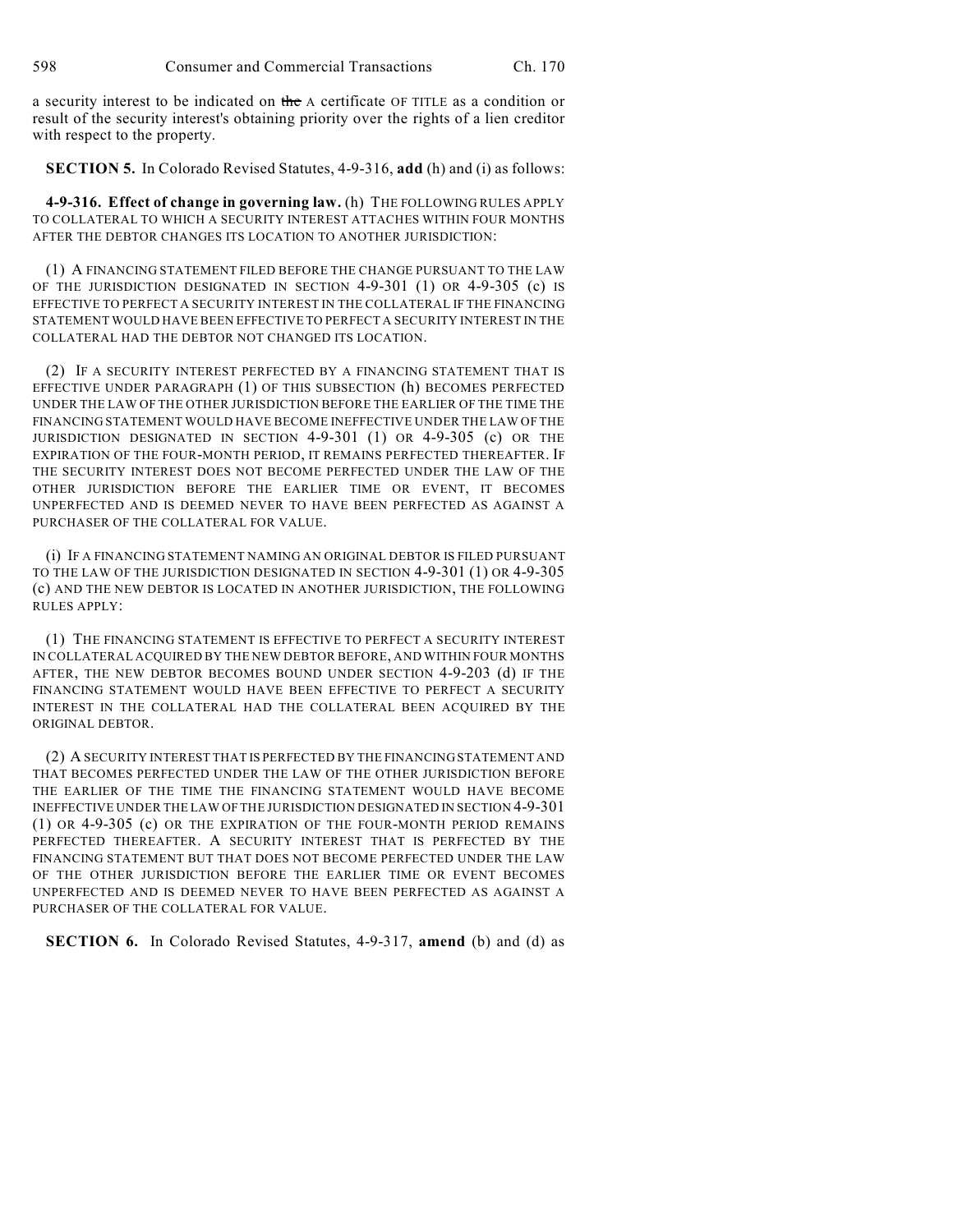follows:

**4-9-317. Interests that take priority over or take free of security interest or agricultural lien.** (b) Except as otherwise provided in subsection (e) of thissection, a buyer, other than a secured party, of tangible chattel paper, tangible documents, goods, instruments, or a CERTIFICATED security certificate takes free of a security interest or agricultural lien if the buyer gives value and receives delivery of the collateral without knowledge of the security interest or agricultural lien and before it is perfected.

(d) A licensee of a general intangible or a buyer, other than a secured party, of accounts, electronic chattel paper, electronic documents, general intangibles, or investment property COLLATERAL other than TANGIBLE CHATTEL PAPER, TANGIBLE DOCUMENTS, GOODS, INSTRUMENTS, OR a certificated security takes free of a security interest if the licensee or buyer gives value without knowledge of the security interest and before it is perfected.

**SECTION 7.** In Colorado Revised Statutes, **amend** 4-9-326 as follows:

**4-9-326. Priority of security interests created by new debtor.** (a) Subject to subsection (b) of this section, a security interest THAT IS created by a new debtor which is IN COLLATERAL IN WHICH THE NEW DEBTOR HAS OR ACQUIRES RIGHTS AND IS perfected SOLELY by a filed financing statement that is effective solely under section 4-9-508 in collateral in which a new debtor has or acquires rights WOULD BE INEFFECTIVE TO PERFECT THE SECURITY INTEREST BUT FOR THE APPLICATION OF SECTION 4-9-316 (i) (1) OR 4-9-508 is subordinate to a security interest in the same collateral which THAT is perfected other than by SUCH a filed financing statement. that is effective solely under section 4-9-508.

(b) The other provisions of this part 3 determine the priority among conflicting security interests in the same collateral perfected by filed financing statements that are effective solely under section 4-9-508 DESCRIBED IN SUBSECTION (a) OF THIS SECTION. However, if the security agreements to which a new debtor became bound as debtor were not entered into by the same original debtor, the conflicting security interests rank according to priority in time of the new debtor's having become bound.

**SECTION 8.** In Colorado Revised Statutes, 4-9-406, **amend** (e) as follows:

**4-9-406. Discharge of account debtor - notification of assignment identification and proof of assignment - restrictions on assignment of accounts, chattel paper, payment intangibles, and promissory notes ineffective.** (e) Subsection (d) of this section does not apply to the sale of a payment intangible or promissory note, OTHER THAN A SALE PURSUANT TO A DISPOSITION UNDER SECTION 4-9-610 OR AN ACCEPTANCE OF COLLATERAL UNDER SECTION 4-9-620.

**SECTION 9.** In Colorado Revised Statutes, 4-9-408, **amend** (b) as follows:

**4-9-408. Restrictions on assignment of promissory notes, healthcare-insurance receivables, and certain general intangibles ineffective.** (b) Subsection (a) of this section applies to a security interest in a payment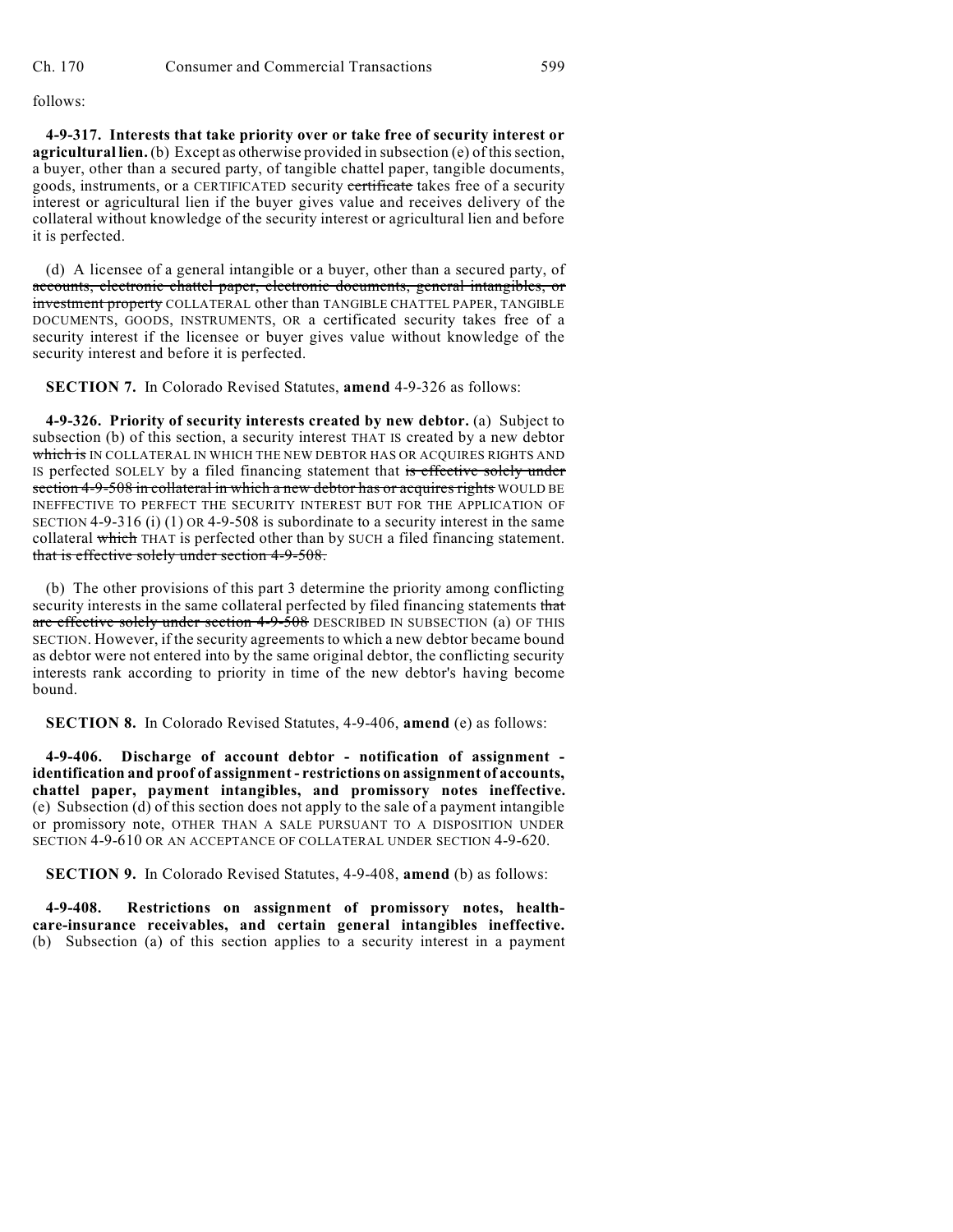intangible or promissory note only if the security interest arises out of a sale of the payment intangible or promissory note, OTHER THAN A SALE PURSUANT TO A DISPOSITION UNDER SECTION 4-9-610 OR AN ACCEPTANCE OF COLLATERAL UNDER SECTION 4-9-620.

**SECTION 10.** In Colorado Revised Statutes, 4-9-503, **amend** (a) and (b); and **add** (f), (g), and (h) as follows:

**4-9-503. Name of debtor and secured party.** (a) A financing statement sufficiently provides the name of the debtor:

(1) EXCEPT AS OTHERWISE PROVIDED IN PARAGRAPH (3) OF THIS SUBSECTION (a), if the debtor is a registered organization OR THE COLLATERAL IS HELD IN A TRUST THAT IS A REGISTERED ORGANIZATION, only if the financing statement provides the name of the debtor indicated THAT IS STATED TO BE THE REGISTERED ORGANIZATION'S NAME on the public ORGANIC record of MOST RECENTLY FILED WITH OR ISSUED OR ENACTED BY the debtor's REGISTERED ORGANIZATION'S jurisdiction of organization which shows the debtor to have been organized THAT PURPORTS TO STATE, AMEND, OR RESTATE THE REGISTERED ORGANIZATION'S NAME;

(2) SUBJECT TO SUBSECTION (f) OF THIS SECTION, if the debtor is a decedent's estate COLLATERAL IS BEING ADMINISTERED BY THE PERSONAL REPRESENTATIVE OF A DECEDENT, only if the financing statement provides, AS THE NAME OF THE DEBTOR, the name of the decedent and, IN A SEPARATE PART OF THE FINANCING STATEMENT, indicates that the debtor is an estate COLLATERAL IS BEING ADMINISTERED BY A PERSONAL REPRESENTATIVE;

(3) If the debtor is a trust or a trustee acting with respect to property held in trust, only if the financing statement COLLATERAL IS HELD IN A TRUST THAT IS NOT A REGISTERED ORGANIZATION, ONLY IF THE FINANCING STATEMENT:

(A) Provides the name specified for the trust in its organic documents or, if no name is specified, provides the name of the settlor and additional information sufficient to distinguish the debtor from other trusts having one or more of the same settlors; and PROVIDES, AS THE NAME OF THE DEBTOR:

(i) IF THE ORGANIC RECORD OF THE TRUST SPECIFIES A NAME FOR THE TRUST, THE NAME SPECIFIED; OR

(ii) IF THE ORGANIC RECORD OF THE TRUST DOES NOT SPECIFY A NAME FOR THE TRUST, THE NAME OF THE SETTLOR OR TESTATOR; AND

(B) Indicates, in the debtor's name or otherwise, that the debtor is a trust or is a trustee acting with respect to property held in trust; and IN A SEPARATE PART OF THE FINANCING STATEMENT:

(i) IF THE NAME IS PROVIDED IN ACCORDANCE WITH SUB-SUBPARAGRAPH (i) OF SUBPARAGRAPH (A) OF THIS PARAGRAPH (3), INDICATES THAT THE COLLATERAL IS HELD IN A TRUST; OR

(ii) IF THE NAME IS PROVIDED IN ACCORDANCE WITH SUB-SUBPARAGRAPH (ii) OF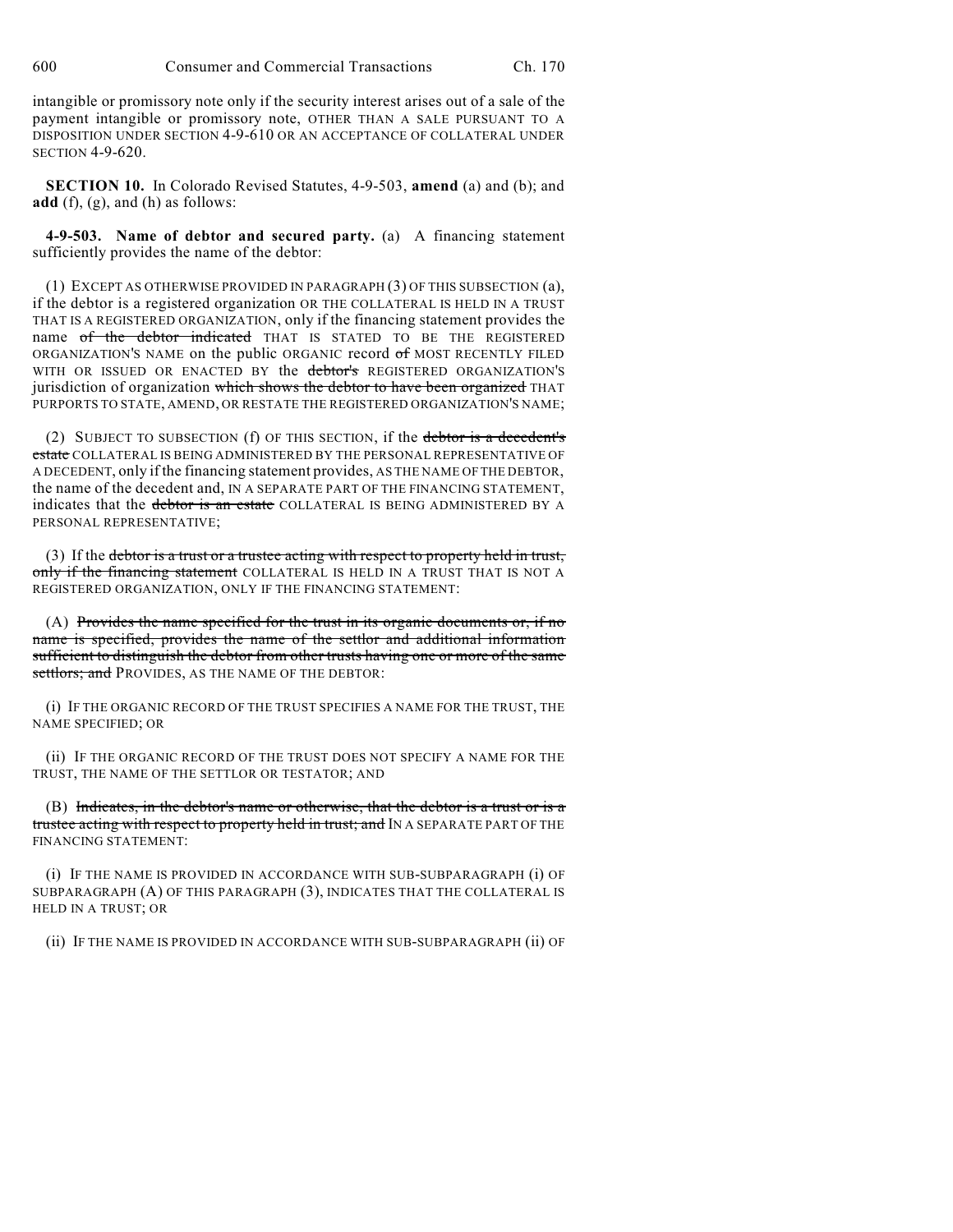Ch. 170 Consumer and Commercial Transactions 601

SUBPARAGRAPH (A) OF THIS PARAGRAPH (3), PROVIDES ADDITIONAL INFORMATION SUFFICIENT TO DISTINGUISH THE TRUST FROM OTHER TRUSTS HAVING ONE OR MORE OF THE SAME SETTLORS OR THE SAME TESTATOR AND INDICATES THAT THE COLLATERAL IS HELD IN A TRUST, UNLESS THE ADDITIONAL INFORMATION SO INDICATES;

(4) IF THE DEBTOR IS AN INDIVIDUAL, ONLY IF THE FINANCING STATEMENT:

(A) PROVIDES THE INDIVIDUAL NAME OF THE DEBTOR;

(B) PROVIDES THE SURNAME AND FIRST PERSONAL NAME OF THE DEBTOR; OR

(C) SUBJECT TO SUBSECTION (g) OF THIS SECTION, PROVIDES THE NAME OF THE INDIVIDUAL THAT IS INDICATED ON A DRIVER'S LICENSE THAT THIS STATE HAS ISSUED TO THE INDIVIDUAL AND THAT HAS NOT EXPIRED; AND

 $(4)$  (5) In other cases:

(A) If the debtor has a name, only if it THE FINANCING STATEMENT provides the individual or organizational name of the debtor; and

(B) If the debtor does not have a name, only if it THE FINANCING STATEMENT provides the names of the partners, members, associates, or other persons comprising the debtor, IN A MANNER THAT EACH NAME PROVIDED WOULD BE SUFFICIENT IF THE PERSON NAMED WERE THE DEBTOR.

(b) A financing statement that provides the name of the debtor in accordance with subsection (a) OF THIS SECTION is not rendered ineffective by the absence of:

(1) A trade name or other name of the debtor; or

(2) Unless required under subparagraph (B) of paragraph  $(4)(5)$  of subsection (a) of this section, names of partners, members, associates, or other persons comprising the debtor.

(f) THE NAME OF THE DECEDENT INDICATED ON THE ORDER APPOINTING THE PERSONAL REPRESENTATIVE OF THE DECEDENT ISSUED BY THE COURT HAVING JURISDICTION OVER THE COLLATERAL IS SUFFICIENT AS THE "NAME OF THE DECEDENT" UNDER PARAGRAPH (2) OF SUBSECTION (a) OF THIS SECTION.

(g) IF THIS STATE HAS ISSUED TO AN INDIVIDUAL MORE THAN ONE DRIVER'S LICENSE OF A KIND DESCRIBED IN SUBPARAGRAPH (C) OF PARAGRAPH (4) OF SUBSECTION (a) OF THIS SECTION, THE ONE THAT WAS ISSUED MOST RECENTLY IS THE ONE TO WHICH SUBPARAGRAPH (C) OF PARAGRAPH (4) OF SUBSECTION (a) OF THIS SECTION REFERS.

(h) IN THIS SECTION, THE "NAME OF THE SETTLOR OR TESTATOR" MEANS:

(1) IF THE SETTLOR IS A REGISTERED ORGANIZATION, THE NAME THAT IS STATED TO BE THE SETTLOR'S NAME ON THE PUBLIC ORGANIC RECORD MOST RECENTLY FILED WITH OR ISSUED OR ENACTED BY THE SETTLOR'S JURISDICTION OF ORGANIZATION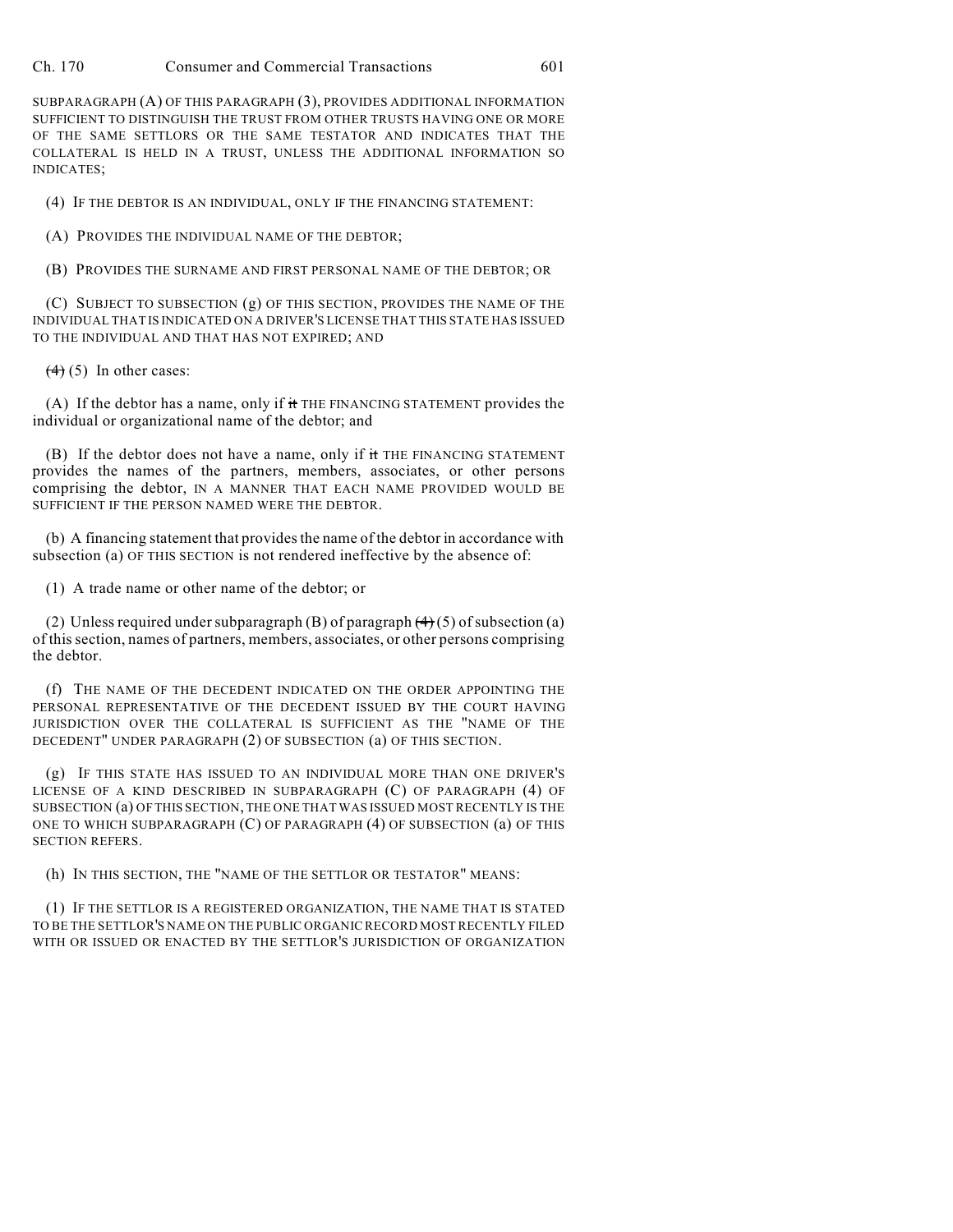THAT PURPORTS TO STATE, AMEND, OR RESTATE THE SETTLOR'S NAME; OR

(2) IN OTHER CASES, THE NAME OF THE SETTLOR OR TESTATOR INDICATED IN THE TRUST'S ORGANIC RECORD.

**SECTION 11.** In Colorado Revised Statutes, 4-9-507, **amend** (c) as follows:

**4-9-507. Effect of certain events on effectiveness of financing statement.** (c) If  $\alpha$  debtor so changes its THE name that a filed financing statement PROVIDES FOR A DEBTOR becomes INSUFFICIENT AS THE NAME OF THE DEBTOR UNDER SECTION 4-9-503 (a) SO THAT THE FINANCING STATEMENT BECOMES seriously misleading under section 4-9-506:

(1) The financing statement is effective to perfect a security interest in collateral acquired by the debtor before, or within four months after, the change FILED FINANCING STATEMENT BECOMES SERIOUSLY MISLEADING; and

(2) The financing statement is not effective to perfect a security interest in collateral acquired by the debtor more than four months after the change FILED FINANCING STATEMENT BECOMES SERIOUSLY MISLEADING, unless an amendment to the financing statement which THAT renders the financing statement not seriously misleading is filed within four months after the change FILED FINANCING STATEMENT BECOMES SERIOUSLY MISLEADING.

**SECTION 12.** In Colorado Revised Statutes, 4-9-515, **amend** (f) as follows:

**4-9-515. Duration and effectiveness of financing statement - effect of lapsed financing statement.** (f) If a debtor is a transmitting utility and a filed INITIAL financing statement so indicates, the financing statement is effective until a termination statement is filed.

**SECTION 13.** In Colorado Revised Statutes, 4-9-516, **amend** (b) (3) (B) introductory portion, (b) (3) (C), (b) (5) introductory portion, (b) (5) (A), and (b) (5) (B); and **repeal** (b)  $(5)$  (C) as follows:

**4-9-516. What constitutes filing - effectiveness of filing.** (b) Filing does not occur with respect to a record that a filing office refuses to accept because:

(3) The filing office is unable to index the record because:

(B) In the case of an amendment or correction INFORMATION statement, the record:

(C) In the case of an initial financing statement that provides the name of a debtor identified as an individual or an amendment that provides a name of a debtor identified as an individual which THAT was not previously provided in the financing statement to which the record relates, the record does not identify the debtor's last name SURNAME; or

(5) In the case of an initial financing statement or an amendment that provides a name of a debtor which THAT was not previously provided in the financing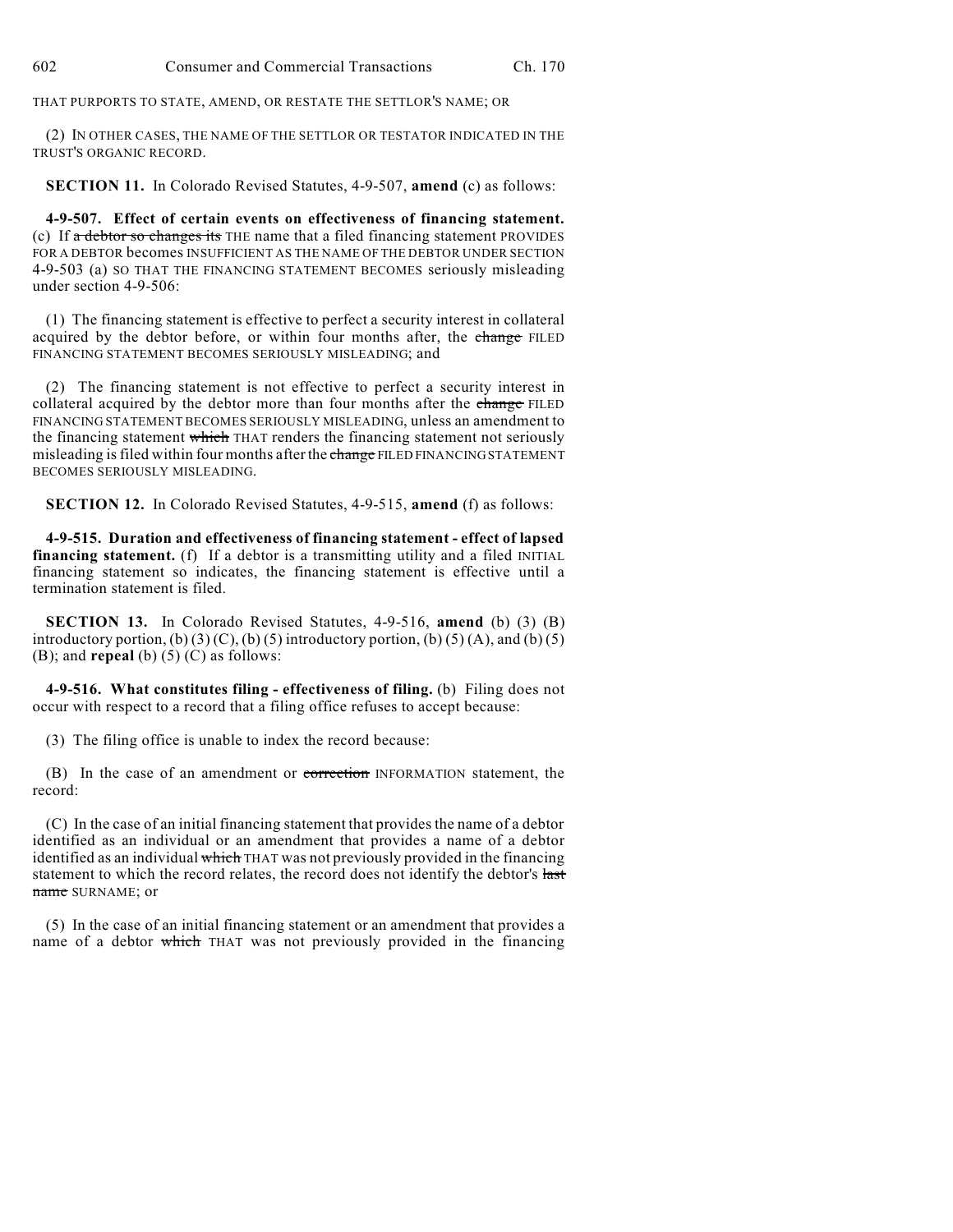statement to which the amendment relates, the record does not:

(A) Provide a mailing address for the debtor; OR

(B) Indicate whether the debtor is an individual or an organization.  $\sigma$ 

(C) If the financing statement indicates that the debtor is an organization, provide:

(i) A type of organization for the debtor;

(ii) A jurisdiction of organization for the debtor; or

(iii) An organizational identification number for the debtor or indicate that the debtor has none;

**SECTION 14.** In Colorado Revised Statutes, **amend** 4-9-518 as follows:

**4-9-518. Claim concerning inaccurate or wrongfully filed record.** (a) (1) Any person named as a debtor may file in the filing office a correction AN INFORMATION statement with respect to a record indexed there under the debtor's name if the person believes that the record is inaccurate or was wrongfully filed.

(2) Any person named as a secured party may file in the filing office  $a$  correction AN INFORMATION statement with respect to a record filed there in which the person is identified as a secured party, consignor, lessor, or the like if the person believes the record is inaccurate or was wrongfully filed.

(3) Any person who incorrectly files an amendment affecting a record may file a correction AN INFORMATION statement with respect to the record.

(b) A correction AN INFORMATION statement UNDER SUBSECTION (a) OF THIS SECTION must:

(1) Identify the record to which it relates by:

(A) The file number assigned to the initial financing statement to which the record relates; and

(B) If the correction INFORMATION statement relates to a record filed or recorded in a filing office described in section 4-9-501 (a) (1), the date that the initial financing statement was filed or recorded;

(2) Indicate that it is  $\alpha$  correction AN INFORMATION statement; and

(3) Provide the basis for the person's belief that the record is inaccurate and indicate the manner in which the person believes the record should be amended to cure any inaccuracy or provide the basis for the person's belief that the record was wrongfully filed.

(c) A PERSON MAY FILE IN THE FILING OFFICE AN INFORMATION STATEMENT WITH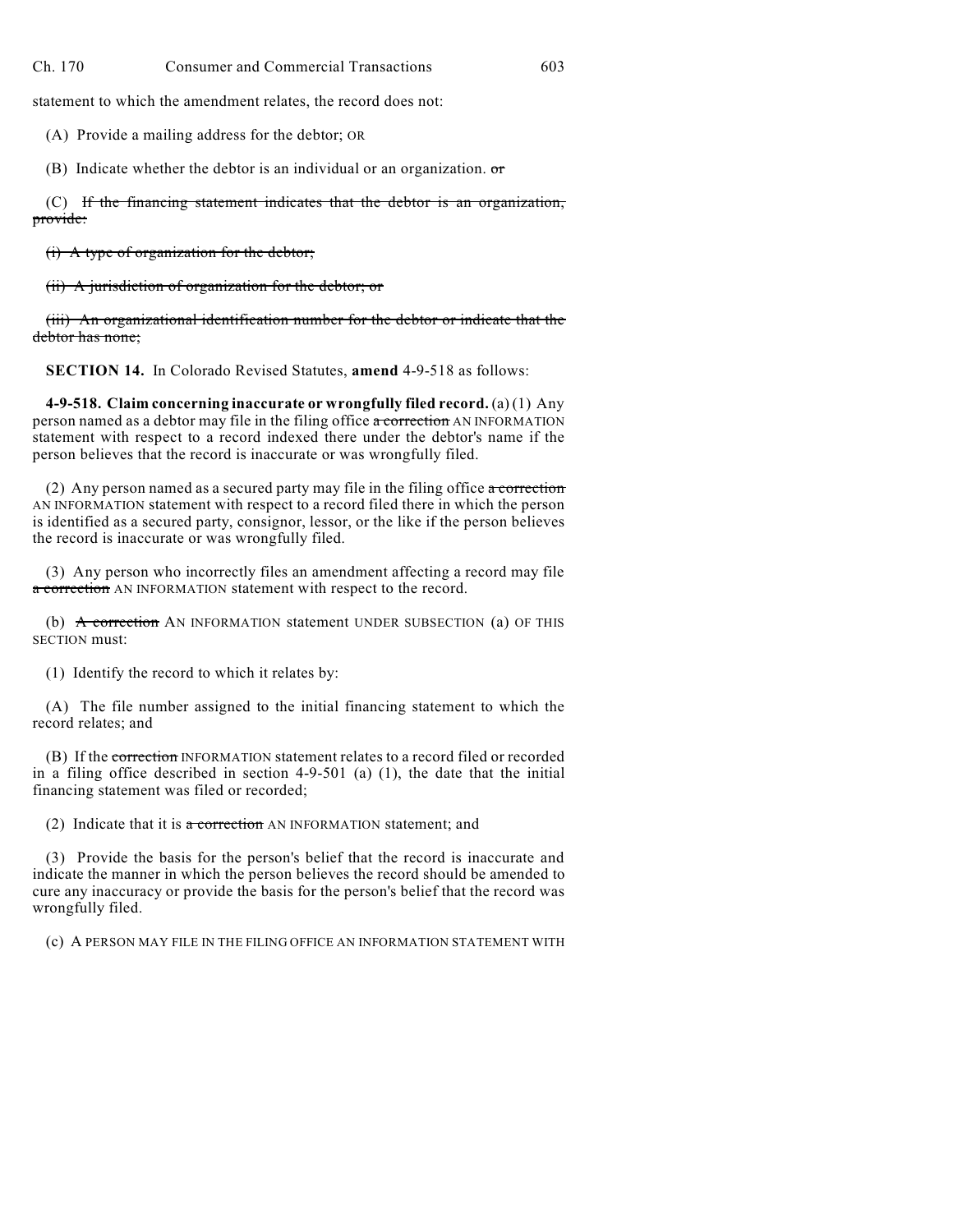RESPECT TO A RECORD FILED THERE IF THE PERSON IS A SECURED PARTY OF RECORD WITH RESPECT TO THE FINANCING STATEMENT TO WHICH THE RECORD RELATES AND BELIEVES THAT THE PERSON THAT FILED THE RECORD WAS NOT ENTITLED TO DO SO UNDER SECTION 4-9-509 (d).

(d) AN INFORMATION STATEMENT UNDER SUBSECTION (c) OF THIS SECTION MUST:

(1) IDENTIFY THE RECORD TO WHICH IT RELATES BY:

(A) THE FILE NUMBER ASSIGNED TO THE INITIAL FINANCING STATEMENT TO WHICH THE RECORD RELATES; AND

(B) IF THE INFORMATION STATEMENT RELATES TO A RECORD FILED OR RECORDED IN A FILING OFFICE DESCRIBED IN SECTION 4-9-501 (a) (1), THE DATE THAT THE INITIAL FINANCING STATEMENT WAS FILED OR RECORDED;

(2) INDICATE THAT IT IS AN INFORMATION STATEMENT; AND

(3) PROVIDE THE BASIS FOR THE PERSON'S BELIEF THAT THE PERSON THAT FILED THE RECORD WAS NOT ENTITLED TO DO SO UNDER SECTION 4-9-509 (d).

 $\overline{(c)}$  (e) The filing of a correction AN INFORMATION statement does not affect the effectiveness of an initial financing statement or other filed record.

 $(d)$  (f) The filing of a correction AN INFORMATION statement is not effective as an amendment to a filed financing statement and is not sufficient to effect a change in the manner in which the filing office has indexed a financing statement or information contained in a financing statement.

**SECTION 15.** In Colorado Revised Statutes, 4-9-607, **amend** (b) (2) (A) as follows:

**4-9-607. Collection and enforcement by secured party.** (b) If necessary to enable a secured party to exercise under paragraph (3) of subsection (a) of this section the right of a debtor to enforce a mortgage nonjudicially, the secured party may record in the office in which a record of the mortgage is recorded:

(2) The secured party's sworn affidavit in recordable form stating that:

(A) A default has occurred WITH RESPECT TO THE OBLIGATION SECURED BY THE MORTGAGE; and

**SECTION 16.** In Colorado Revised Statutes, **add** part 8 to article 9 of title 4 as follows:

### PART 8 TRANSITION PROVISIONS FOR 2010 AMENDMENTS

**4-9-801. Effective date.** HOUSE BILL 12-1262, ENACTED IN 2012, TAKES EFFECT ON JULY 1, 2013.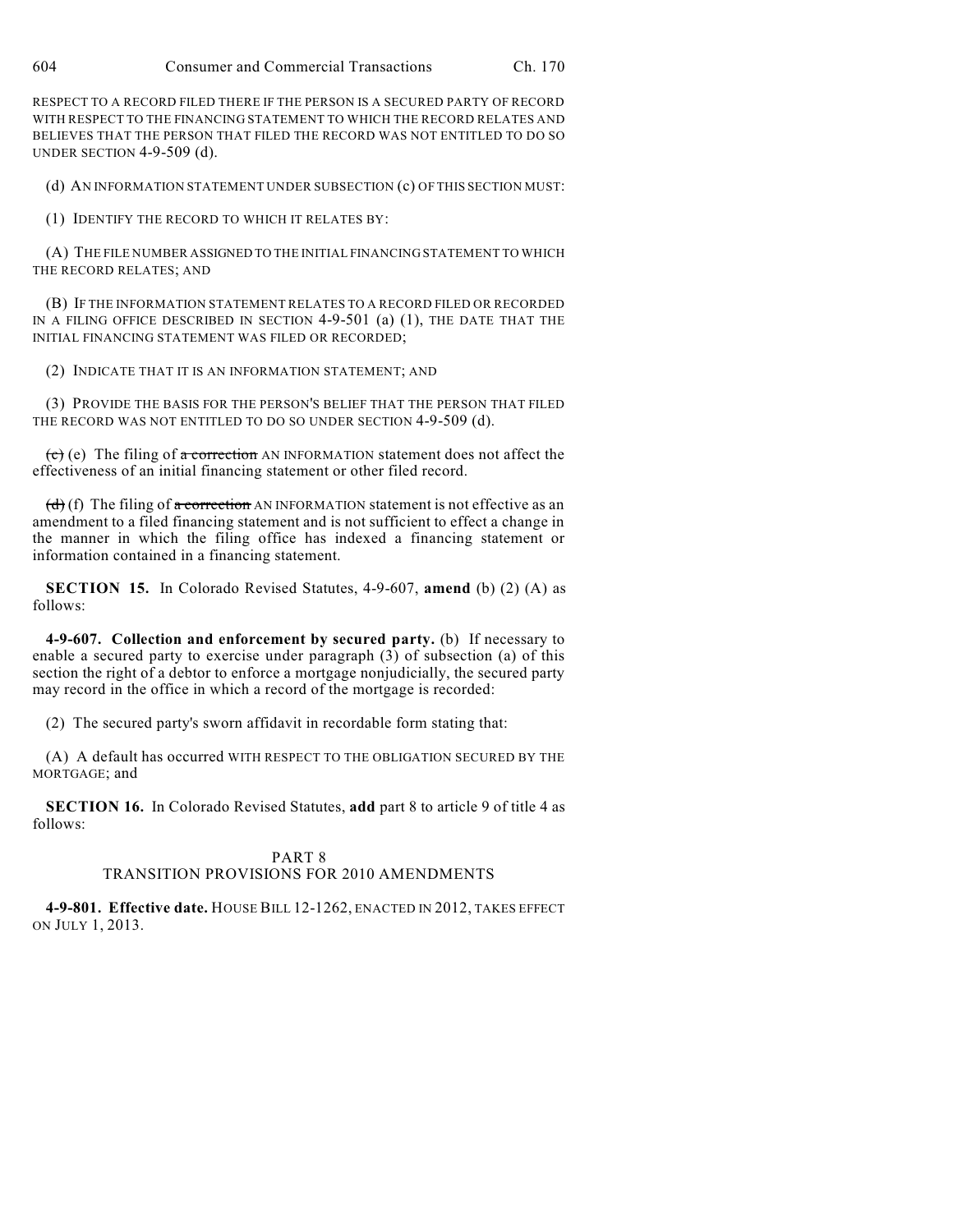Ch. 170 Consumer and Commercial Transactions 605

**4-9-802. Savings clause.** (a) EXCEPT AS OTHERWISE PROVIDED IN THIS PART 8, HOUSEBILL 12-1262, ENACTED IN 2012, APPLIES TO A TRANSACTION OR LIEN WITHIN ITS SCOPE EVEN IF THE TRANSACTION OR LIEN WAS ENTERED INTO OR CREATED BEFORE JULY 1, 2013.

(b) HOUSE BILL 12-1262, ENACTED IN 2012, DOES NOT AFFECT AN ACTION, CASE, OR PROCEEDING COMMENCED BEFORE JULY 1, 2013.

**4-9-803. Security interest perfected before effective date.** (a) A SECURITY INTEREST THAT IS A PERFECTED SECURITY INTEREST IMMEDIATELY BEFORE JULY 1, 2013, IS A PERFECTED SECURITY INTEREST UNDER THIS ARTICLE, AS AMENDED, IF, WHEN HOUSE BILL 12-1262, ENACTED IN 2012, TAKES EFFECT, THE APPLICABLE REQUIREMENTS FOR ATTACHMENT AND PERFECTION UNDER THIS ARTICLE, AS AMENDED BY HOUSE BILL 12-1262, ENACTED IN 2012, ARE SATISFIED WITHOUT FURTHER ACTION.

(b) EXCEPT AS OTHERWISE PROVIDED IN SECTION 4-9-805, WHICH CONTROLS WITH RESPECT TO SECURITY INTERESTS PERFECTED BY THE FILING OF A FINANCING STATEMENT PURSUANT TO PART 5 OF THIS ARTICLE AS IT EXISTED BEFORE JULY 1, 2013, IF, IMMEDIATELY BEFORE JULY 1, 2013, A SECURITY INTEREST IS A PERFECTED SECURITY INTEREST BUT THE APPLICABLE REQUIREMENTS FOR PERFECTION UNDER THIS ARTICLE, AS AMENDED BY HOUSE BILL 12-1262, ENACTED IN 2012, ARE NOT SATISFIED BY JULY 1, 2013, THE SECURITY INTEREST REMAINS PERFECTED THEREAFTER ONLY IF THE APPLICABLE REQUIREMENTS FOR PERFECTION UNDER THIS ARTICLE, AS AMENDED BY HOUSE BILL 12-1262, ENACTED IN 2012, ARE SATISFIED WITHIN ONE YEAR AFTER JULY 1, 2013.

**4-9-804. Security interest unperfected before effective date.** (a) A SECURITY INTEREST THAT IS AN UNPERFECTED SECURITY INTEREST IMMEDIATELY BEFORE JULY 1, 2013, BECOMES A PERFECTED SECURITY INTEREST:

(1) WITHOUT FURTHER ACTION, ON JULY 1, 2013, IF THE APPLICABLE REQUIREMENTS FOR PERFECTION UNDER THIS ARTICLE, AS AMENDED BY HOUSEBILL 12-1262, ENACTED IN 2012, ARE SATISFIED ON OR BEFORE JULY 1, 2013; OR

(2) WHEN THE APPLICABLE REQUIREMENTS FOR PERFECTION ARE SATISFIED IF THE REQUIREMENTS ARE SATISFIED AFTER JULY 1, 2013.

**4-9-805. Effectiveness of action taken before effective date.** (a) THE FILING OF A FINANCING STATEMENT BEFORE JULY 1, 2013, IS EFFECTIVE TO PERFECT A SECURITY INTEREST TO THE EXTENT THE FILING WOULD SATISFY THE APPLICABLE REQUIREMENTS FOR PERFECTION UNDER THIS ARTICLE, AS AMENDED BY HOUSEBILL 12-1262, ENACTED IN 2012.

(b) HOUSE BILL 12-1262, ENACTED IN 2012, DOES NOT RENDER SERIOUSLY MISLEADING OR OTHERWISE INEFFECTIVE AN EFFECTIVE FINANCING STATEMENT THAT, BEFORE JULY 1, 2013, WAS FILED AND SATISFIED THE APPLICABLE REQUIREMENTS FOR PERFECTION UNDER THE LAW OF THE JURISDICTION GOVERNING PERFECTION AS PROVIDED IN THIS ARTICLE AS IT EXISTED BEFORE JULY 1, 2013. HOWEVER, EXCEPT AS OTHERWISE PROVIDED IN SUBSECTIONS (c) AND (d) OF THIS SECTION AND SECTION 4-9-806, THE FINANCING STATEMENT CEASES TO BE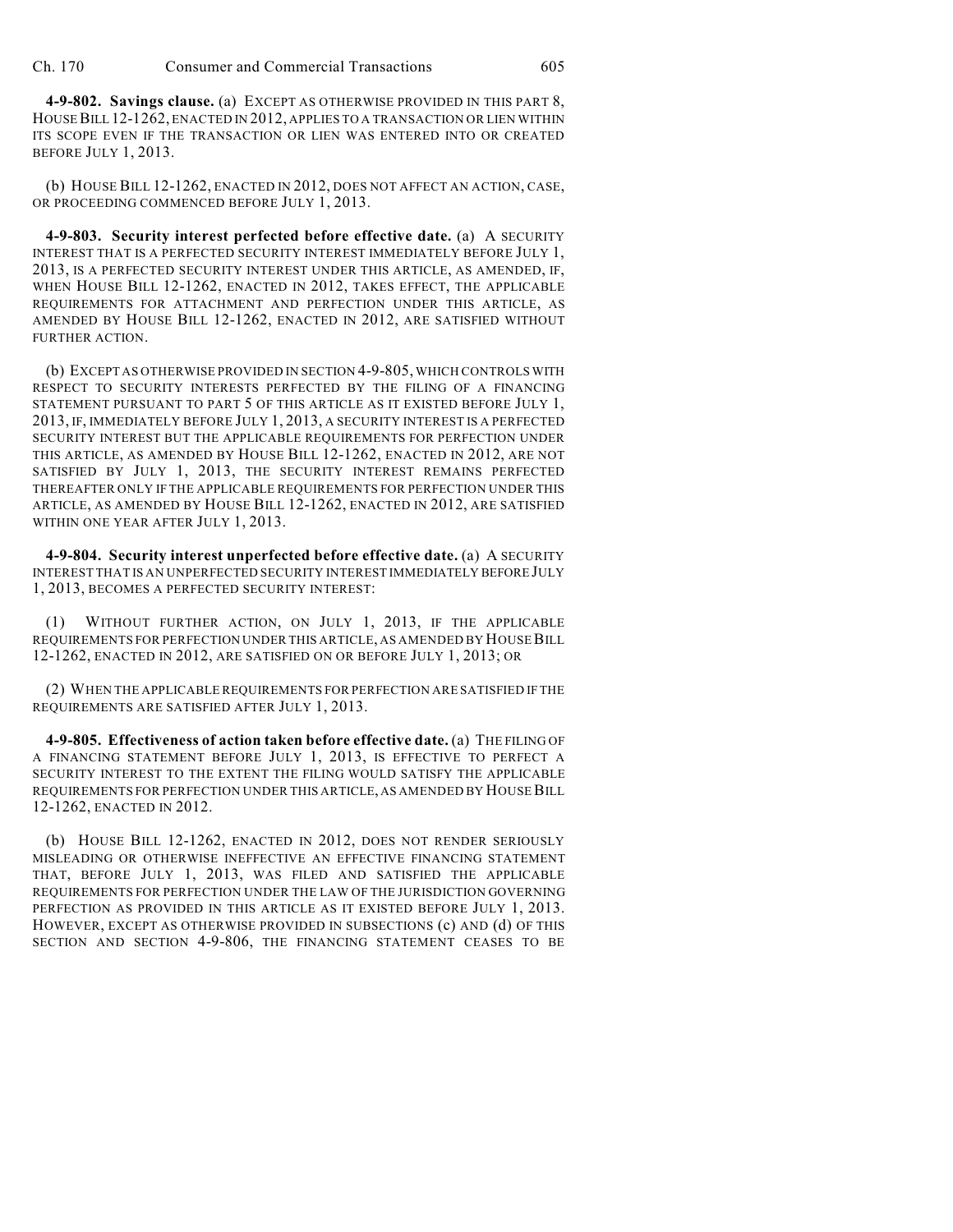#### EFFECTIVE:

(1) IF THE FINANCING STATEMENT WAS FILED IN THIS STATE, AT THE TIME THE FINANCING STATEMENT WOULD HAVE CEASED TO BE EFFECTIVE HAD HOUSE BILL 12-1262, ENACTED IN 2012, NOT TAKEN EFFECT; OR

(2) IF THE FINANCING STATEMENT WAS FILED IN ANOTHER JURISDICTION, AT THE EARLIER OF:

(A) THE TIME THE FINANCING STATEMENT WOULD HAVE CEASED TO BE EFFECTIVE UNDER THE LAW OF THAT JURISDICTION; OR

#### (B) JUNE 30, 2018.

(c) THE TIMELY FILING OF A CONTINUATION STATEMENT ON OR AFTER JULY 1, 2013, IN ACCORDANCE WITH THE LAW OF THE JURISDICTION GOVERNING PERFECTION AS PROVIDED IN THIS ARTICLE, AS AMENDED BY HOUSE BILL 12-1262, ENACTED IN 2012, CONTINUES THE EFFECTIVENESS OF A FINANCING STATEMENT FILED IN THE SAME OFFICE IN THAT JURISDICTION BEFORE JULY 1, 2013, FOR THE PERIOD PROVIDED BY THE LAW OF THAT JURISDICTION, BUT ONLY TO THE EXTENT THE FINANCING STATEMENT, INCLUDING ANY AMENDMENT FILED BEFORE OR, IF PERMITTED BY THE RULES OF THE FILING OFFICE, AS PART OF, THE CONTINUATION STATEMENT, SATISFIES THE REQUIREMENTS OF PART 5 OF THIS ARTICLE, AS AMENDED BY HOUSEBILL 12-1262, ENACTED IN 2012, FOR AN INITIAL FINANCING STATEMENT. EXCEPT AS PROVIDED IN THE PRECEDING SENTENCE, THE FILING OF A CONTINUATION STATEMENT ON OR AFTER JULY 1, 2013, DOES NOT CONTINUE THE EFFECTIVENESS OF A FINANCING STATEMENT FILED BEFORE JULY 1, 2013.

(d) SUBPARAGRAPH (B) OF PARAGRAPH (2) OF SUBSECTION (b) OF THIS SECTION APPLIES TO A FINANCING STATEMENT THAT, BEFORE JULY 1, 2013, IS FILED AGAINST A TRANSMITTING UTILITY AND SATISFIES THE APPLICABLE REQUIREMENTS FOR PERFECTION UNDER THE LAW OF THE JURISDICTION GOVERNING PERFECTION AS PROVIDED IN THIS ARTICLE AS IT EXISTED BEFORE JULY 1, 2013, ONLY TO THE EXTENT THAT THIS ARTICLE, AS AMENDED BY HOUSE BILL 12-1262, ENACTED IN 2012, PROVIDES THAT THE LAW OF A JURISDICTION OTHER THAN THE JURISDICTION IN WHICH THE FINANCING STATEMENT IS FILED GOVERNS PERFECTION OF A SECURITY INTEREST IN COLLATERAL COVERED BY THE FINANCING STATEMENT.

(e) A FINANCING STATEMENT THAT INCLUDES BOTH A FINANCING STATEMENT FILED BEFORE JULY 1, 2013, AND A CONTINUATION STATEMENT FILED ON OR AFTER JULY 1, 2013, IS EFFECTIVE ONLY TO THE EXTENT THAT, AFTER GIVING EFFECT TO ANY AMENDMENT FILED BEFORE OR, IF PERMITTED BY THE RULES OF THE FILING OFFICE, AS PART OF, THE CONTINUATION STATEMENT, THE FINANCING STATEMENT SATISFIES THE REQUIREMENTS OF PART 5 OF THIS ARTICLE, AS AMENDED BY HOUSE BILL 12-1262, ENACTED IN 2012, FOR AN INITIAL FINANCING STATEMENT. A FINANCING STATEMENT FILED BEFORE JULY 1, 2013, THAT INDICATES THAT THE DEBTOR IS A DECEDENT'S ESTATE INDICATES THAT THE COLLATERAL IS BEING ADMINISTERED BY A PERSONAL REPRESENTATIVE WITHIN THE MEANING OF SECTION 4-9-503 (a) (2), AS AMENDED BY HOUSE BILL 12-1262, ENACTED IN 2012. A FINANCING STATEMENT FILED BEFORE JULY 1, 2013, THAT INDICATES THAT THE DEBTOR IS A TRUST OR IS A TRUSTEE ACTING WITH RESPECT TO PROPERTY HELD IN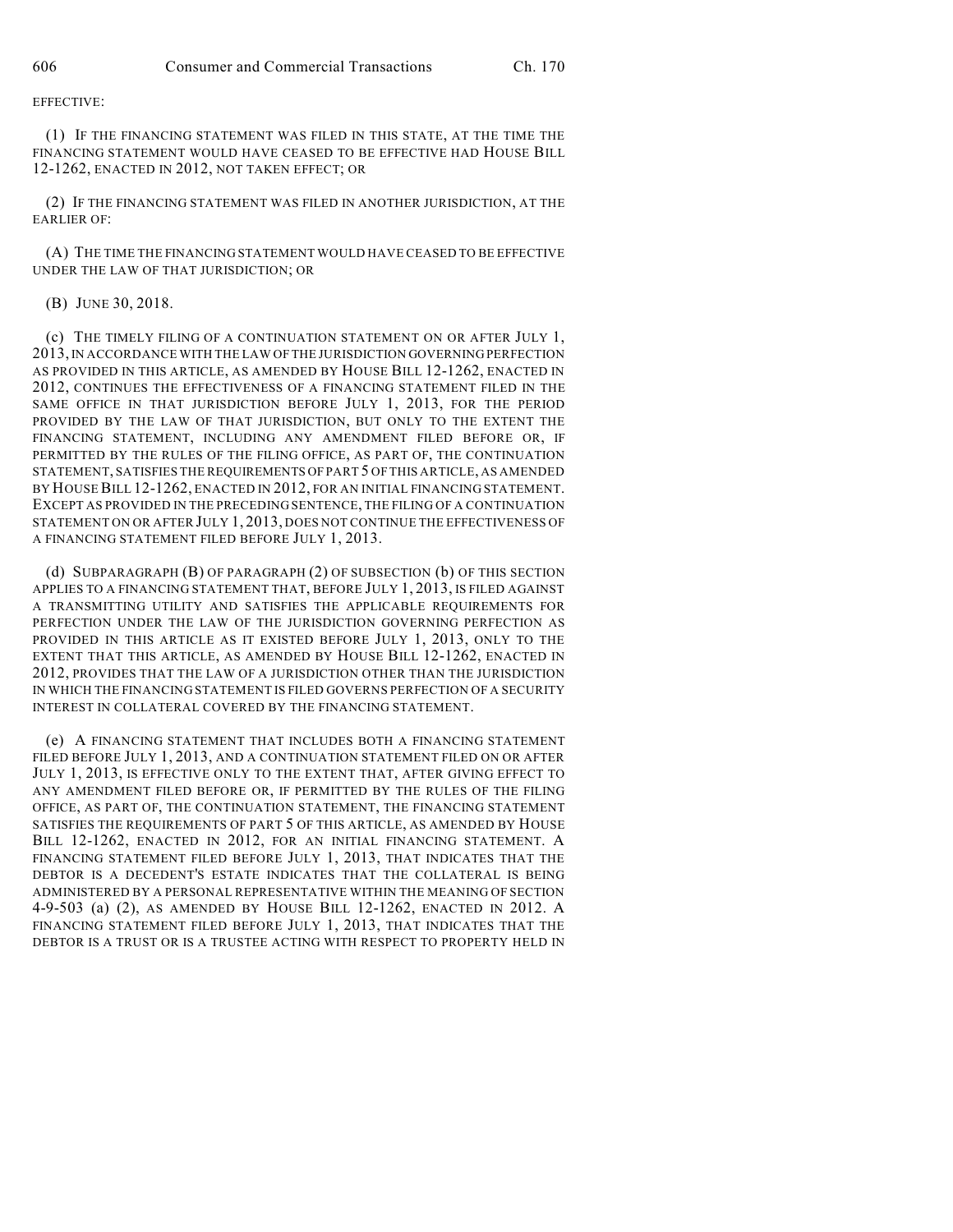TRUST INDICATES THAT THE COLLATERAL IS HELD IN A TRUST WITHIN THE MEANING OF SECTION 4-9-503 (a) (3), AS AMENDED BY HOUSE BILL 12-1262, ENACTED IN 2012.

**4-9-806. When initial financing statement suffices to continue effectiveness of financing statement.** (a) THE FILING OF AN INITIAL FINANCING STATEMENT IN THE OFFICE SPECIFIED IN SECTION 4-9-501 CONTINUES THE EFFECTIVENESS OF A FINANCING STATEMENT FILED BEFORE JULY 1, 2013, IF:

(1) THE FILING OF AN INITIAL FINANCING STATEMENT IN THAT OFFICE WOULD BE EFFECTIVE TO PERFECT A SECURITY INTEREST UNDER THIS ARTICLE, AS AMENDED BY HOUSE BILL 12-1262, ENACTED IN 2012;

(2) THE PRE-EFFECTIVE-DATE FINANCING STATEMENT WAS FILED IN AN OFFICE IN ANOTHER STATE; AND

(3) THE INITIAL FINANCING STATEMENT SATISFIES SUBSECTION (c) OF THIS SECTION.

(b) THE FILING OF AN INITIAL FINANCING STATEMENT UNDER SUBSECTION (a) OF THIS SECTION CONTINUES THE EFFECTIVENESS OF THE PRE-EFFECTIVE-DATE FINANCING STATEMENT:

(1) IF THE INITIAL FINANCING STATEMENT IS FILED BEFORE JULY 1, 2013, FOR THE PERIOD PROVIDED IN SECTION 4-9-515, AS IT EXISTED BEFORE JULY 1, 2013, WITH RESPECT TO AN INITIAL FINANCING STATEMENT; AND

(2) IF THE INITIAL FINANCING STATEMENT IS FILED AFTER JULY 1, 2013, FOR THE PERIOD PROVIDED IN SECTION 4-9-515, AS AMENDED BY HOUSE BILL 12-1262, ENACTED IN 2012, WITH RESPECT TO AN INITIAL FINANCING STATEMENT.

(c) TO BE EFFECTIVE FOR PURPOSES OF SUBSECTION (a) OF THIS SECTION, AN INITIAL FINANCING STATEMENT MUST:

(1) SATISFY THE REQUIREMENTS OF PART 5 OF THIS ARTICLE, AS AMENDED BY HOUSE BILL 12-1262, ENACTED IN 2012, FOR AN INITIAL FINANCING STATEMENT;

(2) IDENTIFY THE PRE-EFFECTIVE-DATE FINANCING STATEMENT BY INDICATING THE OFFICE IN WHICH THE FINANCING STATEMENT WAS FILED AND PROVIDING THE DATES OF FILING AND FILE NUMBERS, IF ANY, OF THE FINANCING STATEMENT AND OF THE MOST RECENT CONTINUATION STATEMENT FILED WITH RESPECT TO THE FINANCING STATEMENT; AND

(3) INDICATE THAT THE PRE-EFFECTIVE-DATE FINANCING STATEMENT REMAINS EFFECTIVE.

**4-9-807. Amendment of pre-effective-date financing statement.** (a) IN THIS SECTION, "PRE-EFFECTIVE-DATE FINANCING STATEMENT" MEANS A FINANCING STATEMENT FILED BEFORE JULY 1, 2013.

(b) ON OR AFTER JULY 1, 2013, A PERSON MAY ADD OR DELETE COLLATERAL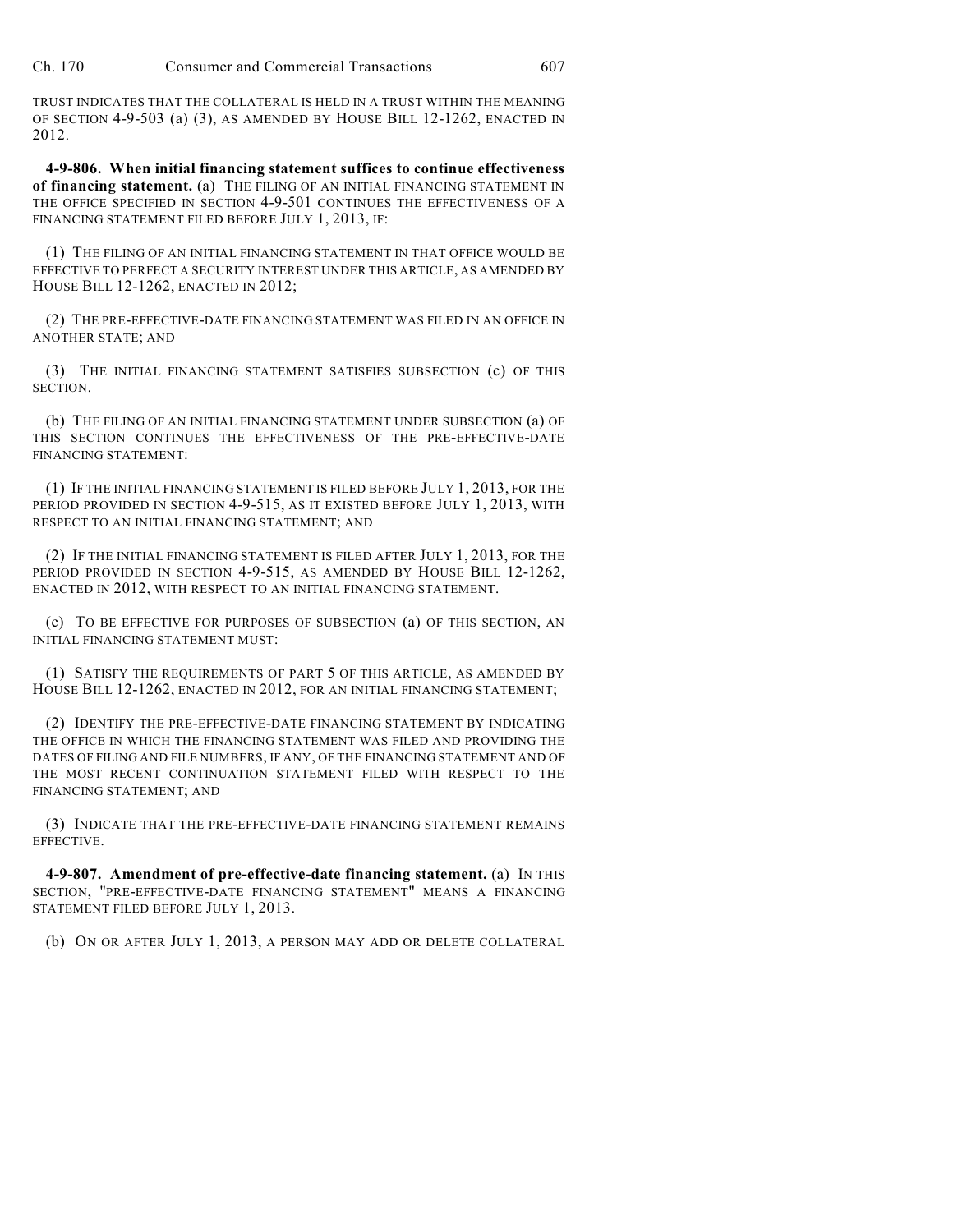COVERED BY, CONTINUE OR TERMINATE THE EFFECTIVENESS OF, OR OTHERWISE AMEND THE INFORMATION PROVIDED IN, A PRE-EFFECTIVE-DATE FINANCING STATEMENT ONLY IN ACCORDANCE WITH THE LAW OF THE JURISDICTION GOVERNING PERFECTION AS PROVIDED IN THIS ARTICLE, AS AMENDED BY HOUSE BILL 12-1262, ENACTED IN 2012. HOWEVER, THE EFFECTIVENESS OF A PRE-EFFECTIVE-DATE FINANCING STATEMENT ALSO MAY BE TERMINATED IN ACCORDANCE WITH THE LAW OF THE JURISDICTION IN WHICH THE FINANCING STATEMENT IS FILED.

(c) EXCEPT AS OTHERWISE PROVIDED IN SUBSECTION (d) OF THIS SECTION, IF THE LAW OF THIS STATE GOVERNS PERFECTION OF A SECURITY INTEREST, THE INFORMATION IN A PRE-EFFECTIVE-DATE FINANCING STATEMENT MAY BE AMENDED ON OR AFTER JULY 1, 2013, ONLY IF:

(1) THE PRE-EFFECTIVE-DATE FINANCING STATEMENT AND AN AMENDMENT ARE FILED IN THE OFFICE SPECIFIED IN SECTION 4-9-501:

(2) AN AMENDMENT IS FILED IN THE OFFICE SPECIFIED IN SECTION 4-9-501 CONCURRENTLY WITH, OR AFTER THE FILING IN THAT OFFICE OF, AN INITIAL FINANCING STATEMENT THAT SATISFIES SECTION 4-9-806 (c); OR

(3) AN INITIAL FINANCING STATEMENT THAT PROVIDES THE INFORMATION AS AMENDED AND SATISFIES SECTION 4-9-806 (c) IS FILED IN THE OFFICE SPECIFIED IN SECTION 4-9-501.

(d) IF THE LAW OF THIS STATE GOVERNS PERFECTION OF A SECURITY INTEREST, THE EFFECTIVENESS OF A PRE-EFFECTIVE-DATE FINANCING STATEMENT MAY BE CONTINUED ONLY UNDER SECTION 4-9-805 (c) AND (e) OR 4-9-806.

(e) WHETHER OR NOT THE LAW OF THIS STATE GOVERNS PERFECTION OF A SECURITY INTEREST, THE EFFECTIVENESS OF A PRE-EFFECTIVE-DATE FINANCING STATEMENT FILED IN THIS STATE MAY BE TERMINATED AFTER JULY 1, 2013, BY FILING A TERMINATION STATEMENT IN THE OFFICE IN WHICH THE PRE-EFFECTIVE-DATE FINANCING STATEMENT IS FILED, UNLESS AN INITIAL FINANCING STATEMENT THAT SATISFIES SECTION 4-9-806 (c) HAS BEEN FILED IN THE OFFICE SPECIFIED BY THE LAW OF THE JURISDICTION GOVERNING PERFECTION AS PROVIDED IN THIS ARTICLE, AS AMENDED BY HOUSE BILL 12-1262, ENACTED IN 2012, AS THE OFFICE IN WHICH TO FILE A FINANCING STATEMENT.

**4-9-808. Person entitled to file initial financing statement or continuation statement.** (a) A PERSON MAY FILE AN INITIAL FINANCING STATEMENT OR A CONTINUATION STATEMENT UNDER THIS PART 8 IF:

(1) THE SECURED PARTY OF RECORD AUTHORIZES THE FILING; AND

(2) THE FILING IS NECESSARY UNDER THIS PART 8:

(A) TO CONTINUE THE EFFECTIVENESS OF A FINANCING STATEMENT FILED BEFORE JULY 1, 2013; OR

(B) TO PERFECT OR CONTINUE THE PERFECTION OF A SECURITY INTEREST.